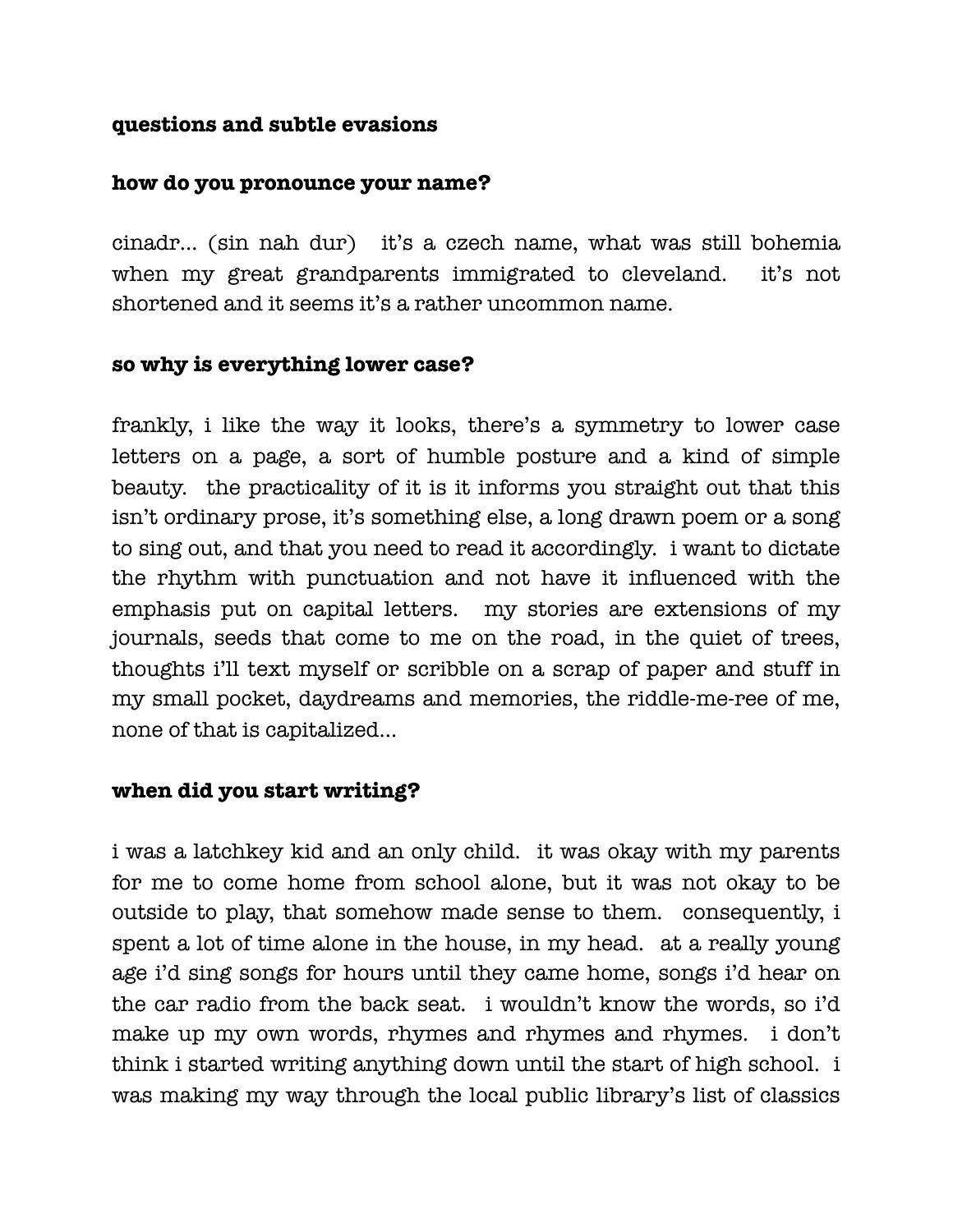the summer before eighth grade, i was the right age for "catcher in the rye," but he was just a punk rich kid to me, a character and a world i couldn't possibly relate to. but then there was "gatsby." my mind was blown, granted it was also about affluence, but it was an outsider looking in, it was beautiful, a world you could just reach, but not quite hold, which made it all the more beautiful. i started thinking that i wanted to write and write something like that.

## **who were your influences?**

growing up, poets and writers came from some other place, not cleveland, not this neighborhood, this was a working town. morrison and townshend and springsteen were my poets, they read the beats, so i read the beats, that was the real beginning.

# **you've worked a lot of jobs, what was your favorite?**

picking up garbage was probably my favorite, even more than the concert security- bodyguard gigs. it was the hardest work i've ever done, as this was the old days when you rode on the back of the truck and had to physically pick up everything, and i mean everything, people threw out. the things folks put in the trash is beyond imagination, if you can think of it i threw it into the back of a "packer," that's a garbage truck. an upright piano, dead animals, like people's pets, dogs and cats, porno mags, kinky bondage stuff, sex toys, a disassembled car… i think the hard work was sort of enlightening and absolutely satisfying, a continental divide, like it became a part of me and i would forever be different this side of it. i started that summer a skinny kid and came out the other end twenty pounds heavier, a green branch you could bend and never break. i gained a respect from the full timers who otherwise hated the parttime college kids who they saw as soft, rich kids. they were. i certainly wasn't that. the negative is it just further alienated me